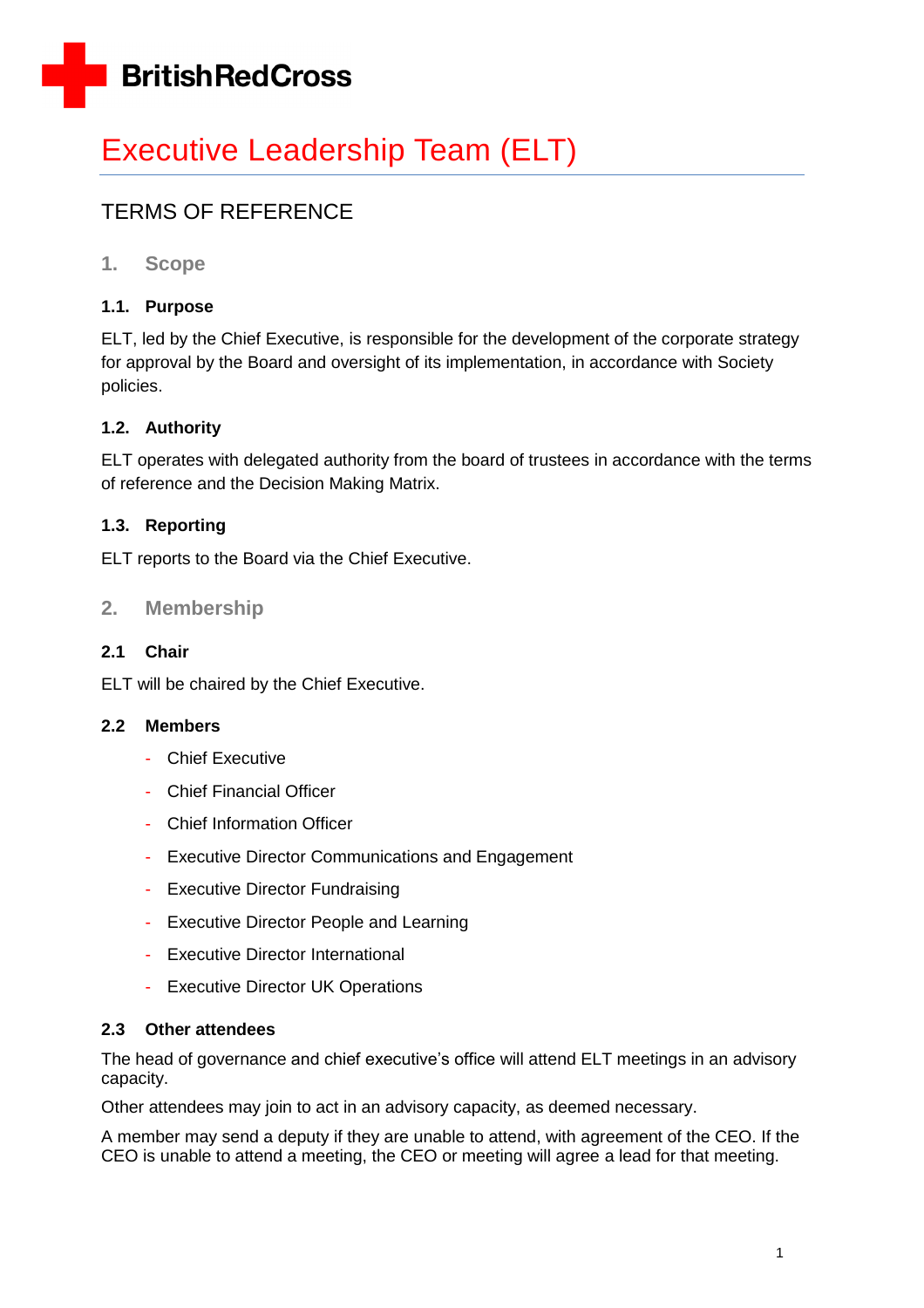#### **2.4 Term of office**

Membership of ELT is co-terminus with the period of employment of each member in an ELT position.

#### **2.5 Quorum**

Quorum is set for at least half of the membership of ELT, one to be Chair. If the Chair is unable to attend a meeting, they may appoint a deputy, who will count towards the quorum.

#### **3. Responsibilities**

#### **3.1 The overarching purpose of ELT is to:**

- Provide clear and focused leadership of the whole organisation; and to
- Ensure financial sustainability.

#### **3.2 The responsibilities of ELT shall be to:-**

- Make key corporate decisions about direction, strategy implementation, major projects and resource allocation.
- Consider the external environment, adapting to changing needs, pressures and opportunities.
- Nurture the long term values, reputation and resources of the organisation.
- Manage the performance of the organisation.
- Value and inspire the commitment of our people.
- Review and monitor implications and interventions relating to: management accounts, quarterly corporate performance monitoring, and KPI scanning in ensuring clear line of sight and delivery for the corporate strategy.
- Ensure appropriate checks and balances are in place for all major items of expenditure and agreeing as appropriate.
- Oversee and ensure the effectiveness of the Society's risk management systems, practices and procedures; and provide reports to the Board and its committees.
- Discuss proposed corporate policies, related to the above matters, before submission to the Board for approval.

#### **4. Management**

#### **4.1 Secretary**

A secretary shall be appointed who will arrange, convene, attend and record all meetings.

#### **4.2 Papers/agenda**